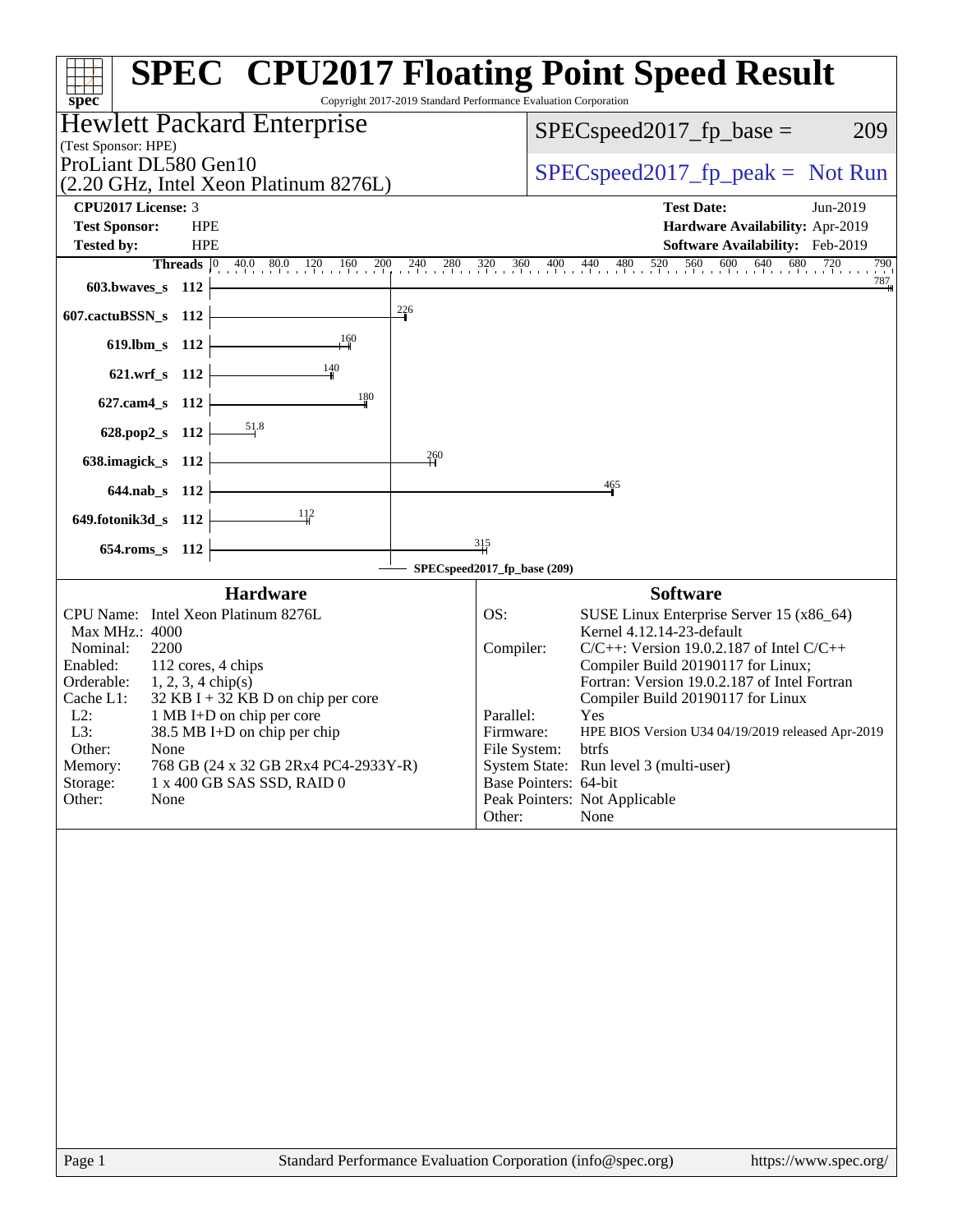Copyright 2017-2019 Standard Performance Evaluation Corporation

### Hewlett Packard Enterprise

(Test Sponsor: HPE)

**[spec](http://www.spec.org/)**

 $SPEC speed2017_fp\_base = 209$ 

(2.20 GHz, Intel Xeon Platinum 8276L)

ProLiant DL580 Gen10  $SPEC speed2017$  fp\_peak = Not Run

**[CPU2017 License:](http://www.spec.org/auto/cpu2017/Docs/result-fields.html#CPU2017License)** 3 **[Test Date:](http://www.spec.org/auto/cpu2017/Docs/result-fields.html#TestDate)** Jun-2019 **[Test Sponsor:](http://www.spec.org/auto/cpu2017/Docs/result-fields.html#TestSponsor)** HPE **[Hardware Availability:](http://www.spec.org/auto/cpu2017/Docs/result-fields.html#HardwareAvailability)** Apr-2019 **[Tested by:](http://www.spec.org/auto/cpu2017/Docs/result-fields.html#Testedby)** HPE **[Software Availability:](http://www.spec.org/auto/cpu2017/Docs/result-fields.html#SoftwareAvailability)** Feb-2019

### **[Results Table](http://www.spec.org/auto/cpu2017/Docs/result-fields.html#ResultsTable)**

|                                                   | <b>Base</b>    |                |            |                |       | <b>Peak</b>    |       |                |                |              |                |              |                |              |
|---------------------------------------------------|----------------|----------------|------------|----------------|-------|----------------|-------|----------------|----------------|--------------|----------------|--------------|----------------|--------------|
| <b>Benchmark</b>                                  | <b>Threads</b> | <b>Seconds</b> | Ratio      | <b>Seconds</b> | Ratio | <b>Seconds</b> | Ratio | <b>Threads</b> | <b>Seconds</b> | <b>Ratio</b> | <b>Seconds</b> | <b>Ratio</b> | <b>Seconds</b> | <b>Ratio</b> |
| $603.bwaves$ s                                    | 112            | 74.7           | 790        | 74.9           | 787   | 75.1           | 785   |                |                |              |                |              |                |              |
| 607.cactuBSSN s                                   | 112            | 74.1           | 225        | 73.8           | 226   | 73.6           | 226   |                |                |              |                |              |                |              |
| $619.1$ bm s                                      | 112            | 32.7           | 160        | 35.0           | 150   | 32.3           | 162   |                |                |              |                |              |                |              |
| $621.wrf$ s                                       | 112            | 94.3           | 140        | 93.2           | 142   | 94.7           | 140   |                |                |              |                |              |                |              |
| $627$ .cam $4$ <sub>s</sub>                       | 112            | 49.1           | <b>180</b> | 49.7           | 178   | 48.9           | 181   |                |                |              |                |              |                |              |
| $628.pop2_s$                                      | 112            | 230            | 51.7       | 228            | 52.0  | 229            | 51.8  |                |                |              |                |              |                |              |
| 638.imagick_s                                     | 112            | 55.3           | 261        | 55.4           | 260   | 56.7           | 255   |                |                |              |                |              |                |              |
| $644$ .nab s                                      | 112            | 37.5           | 465        | 37.5           | 466   | 37.6           | 464   |                |                |              |                |              |                |              |
| 649.fotonik3d s                                   | 112            | 81.6           | 112        | 79.8           | 114   | 81.8           | 111   |                |                |              |                |              |                |              |
| $654$ .roms s                                     | 112            | 50.0           | 315        | 49.9           | 315   | 49.2           | 320   |                |                |              |                |              |                |              |
| $SPEC speed2017$ fp base =<br>209                 |                |                |            |                |       |                |       |                |                |              |                |              |                |              |
| $CDDAC = -30047$ for $z = 1$ .<br>$M = 4$ $M = 1$ |                |                |            |                |       |                |       |                |                |              |                |              |                |              |

**[SPECspeed2017\\_fp\\_peak =](http://www.spec.org/auto/cpu2017/Docs/result-fields.html#SPECspeed2017fppeak) Not Run**

Results appear in the [order in which they were run.](http://www.spec.org/auto/cpu2017/Docs/result-fields.html#RunOrder) Bold underlined text [indicates a median measurement](http://www.spec.org/auto/cpu2017/Docs/result-fields.html#Median).

### **[Operating System Notes](http://www.spec.org/auto/cpu2017/Docs/result-fields.html#OperatingSystemNotes)**

 Stack size set to unlimited using "ulimit -s unlimited" Transparent Huge Pages enabled by default Prior to runcpu invocation Filesystem page cache synced and cleared with: sync; echo 3> /proc/sys/vm/drop\_caches

### **[General Notes](http://www.spec.org/auto/cpu2017/Docs/result-fields.html#GeneralNotes)**

Environment variables set by runcpu before the start of the run:  $KMP$  AFFINITY = "granularity=fine, compact" LD\_LIBRARY\_PATH = "/home/cpu2017\_u2/lib/ia32:/home/cpu2017\_u2/lib/intel64" OMP\_STACKSIZE = "192M"

 Binaries compiled on a system with 1x Intel Core i9-7900X CPU + 32GB RAM memory using Redhat Enterprise Linux 7.5 NA: The test sponsor attests, as of date of publication, that CVE-2017-5754 (Meltdown) is mitigated in the system as tested and documented. Yes: The test sponsor attests, as of date of publication, that CVE-2017-5753 (Spectre variant 1) is mitigated in the system as tested and documented. Yes: The test sponsor attests, as of date of publication, that CVE-2017-5715 (Spectre variant 2) is mitigated in the system as tested and documented.

### **[Platform Notes](http://www.spec.org/auto/cpu2017/Docs/result-fields.html#PlatformNotes)**

BIOS Configuration: Hyper-Threading set to Disabled Thermal Configuration set to Maximum Cooling

**(Continued on next page)**

Page 2 Standard Performance Evaluation Corporation [\(info@spec.org\)](mailto:info@spec.org) <https://www.spec.org/>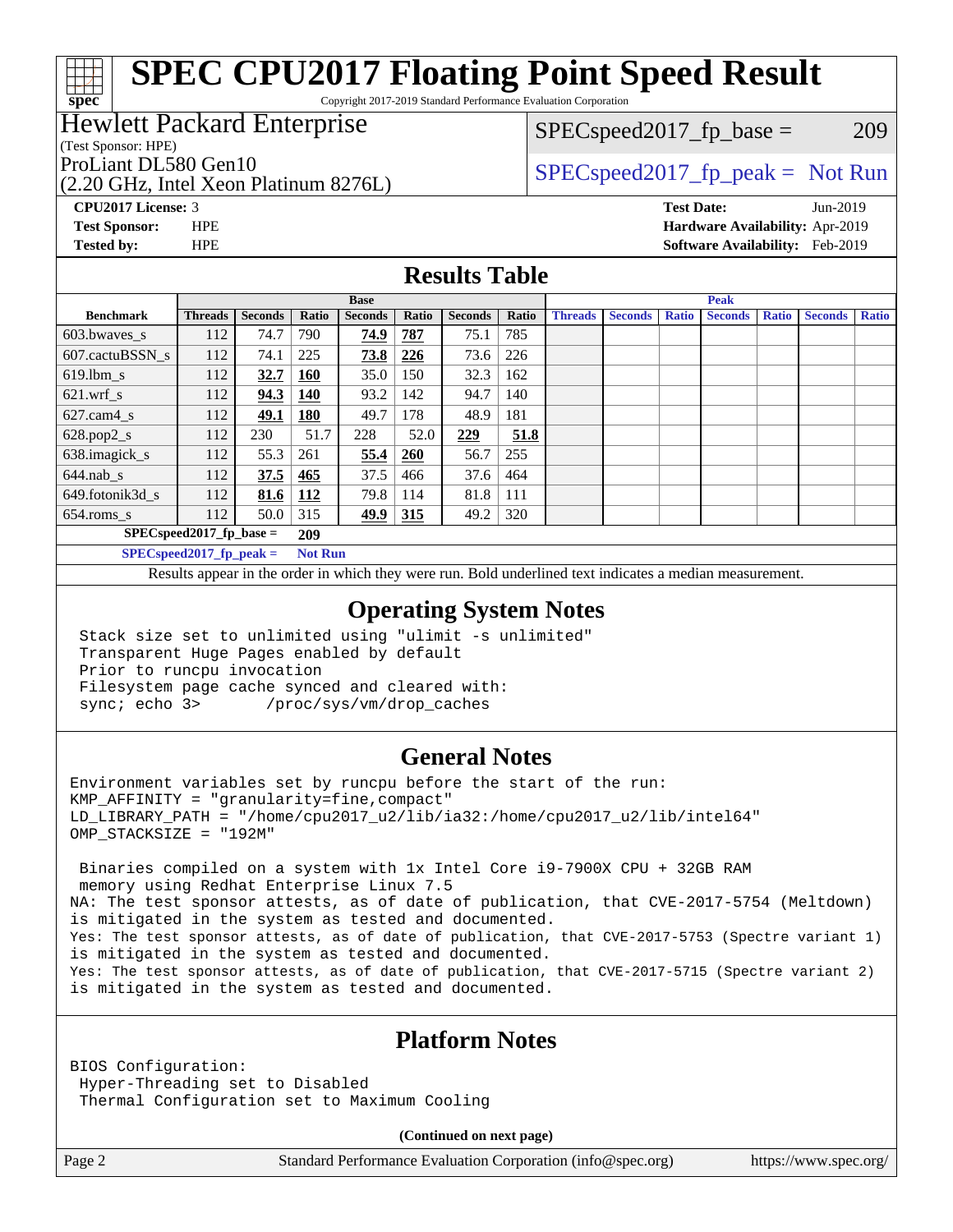Copyright 2017-2019 Standard Performance Evaluation Corporation

### Hewlett Packard Enterprise

 $SPEC speed2017_fp\_base = 209$ 

## (Test Sponsor: HPE)

(2.20 GHz, Intel Xeon Platinum 8276L)

ProLiant DL580 Gen10  $SPEC speed2017$  [p\_peak = Not Run

**[spec](http://www.spec.org/)**

**[CPU2017 License:](http://www.spec.org/auto/cpu2017/Docs/result-fields.html#CPU2017License)** 3 **[Test Date:](http://www.spec.org/auto/cpu2017/Docs/result-fields.html#TestDate)** Jun-2019 **[Test Sponsor:](http://www.spec.org/auto/cpu2017/Docs/result-fields.html#TestSponsor)** HPE **[Hardware Availability:](http://www.spec.org/auto/cpu2017/Docs/result-fields.html#HardwareAvailability)** Apr-2019 **[Tested by:](http://www.spec.org/auto/cpu2017/Docs/result-fields.html#Testedby)** HPE **[Software Availability:](http://www.spec.org/auto/cpu2017/Docs/result-fields.html#SoftwareAvailability)** Feb-2019

### **[Platform Notes \(Continued\)](http://www.spec.org/auto/cpu2017/Docs/result-fields.html#PlatformNotes)**

Page 3 Standard Performance Evaluation Corporation [\(info@spec.org\)](mailto:info@spec.org) <https://www.spec.org/> Memory Patrol Scrubbing set to Disabled LLC Prefetch set to Enabled LLC Dead Line Allocation set to Disabled Enhanced Processor Performance set to Enabled Workload Profile set to General Peak Frequency Compute Energy/Performance Bias set to Balanced Power Workload Profile set to Custom Numa Group Size Optimization set to Flat Advanced Memory Protection set to Advanced ECC Sysinfo program /home/cpu2017\_u2/bin/sysinfo Rev: r5974 of 2018-05-19 9bcde8f2999c33d61f64985e45859ea9 running on dl580-sles15 Wed Jun 26 01:19:10 2019 SUT (System Under Test) info as seen by some common utilities. For more information on this section, see <https://www.spec.org/cpu2017/Docs/config.html#sysinfo> From /proc/cpuinfo model name : Intel(R) Xeon(R) Platinum 8276L CPU @ 2.20GHz 4 "physical id"s (chips) 112 "processors" cores, siblings (Caution: counting these is hw and system dependent. The following excerpts from /proc/cpuinfo might not be reliable. Use with caution.) cpu cores : 28 siblings : 28 physical 0: cores 0 1 2 3 4 5 6 8 9 10 11 12 13 14 16 17 18 19 20 21 22 24 25 26 27 28 29 30 physical 1: cores 0 1 2 3 4 5 6 8 9 10 11 12 13 14 16 17 18 19 20 21 22 24 25 26 27 28 29 30 physical 2: cores 0 1 2 3 4 5 6 8 9 10 11 12 13 14 16 17 18 19 20 21 22 24 25 26 27 28 29 30 physical 3: cores 0 1 2 3 4 5 6 8 9 10 11 12 13 14 16 17 18 19 20 21 22 24 25 26 27 28 29 30 From lscpu: Architecture: x86\_64 CPU op-mode(s): 32-bit, 64-bit Byte Order: Little Endian CPU(s): 112 On-line CPU(s) list: 0-111 Thread(s) per core: 1 Core(s) per socket: 28 Socket(s): 4 NUMA node(s): 4 Vendor ID: GenuineIntel CPU family: 6 Model: 85 **(Continued on next page)**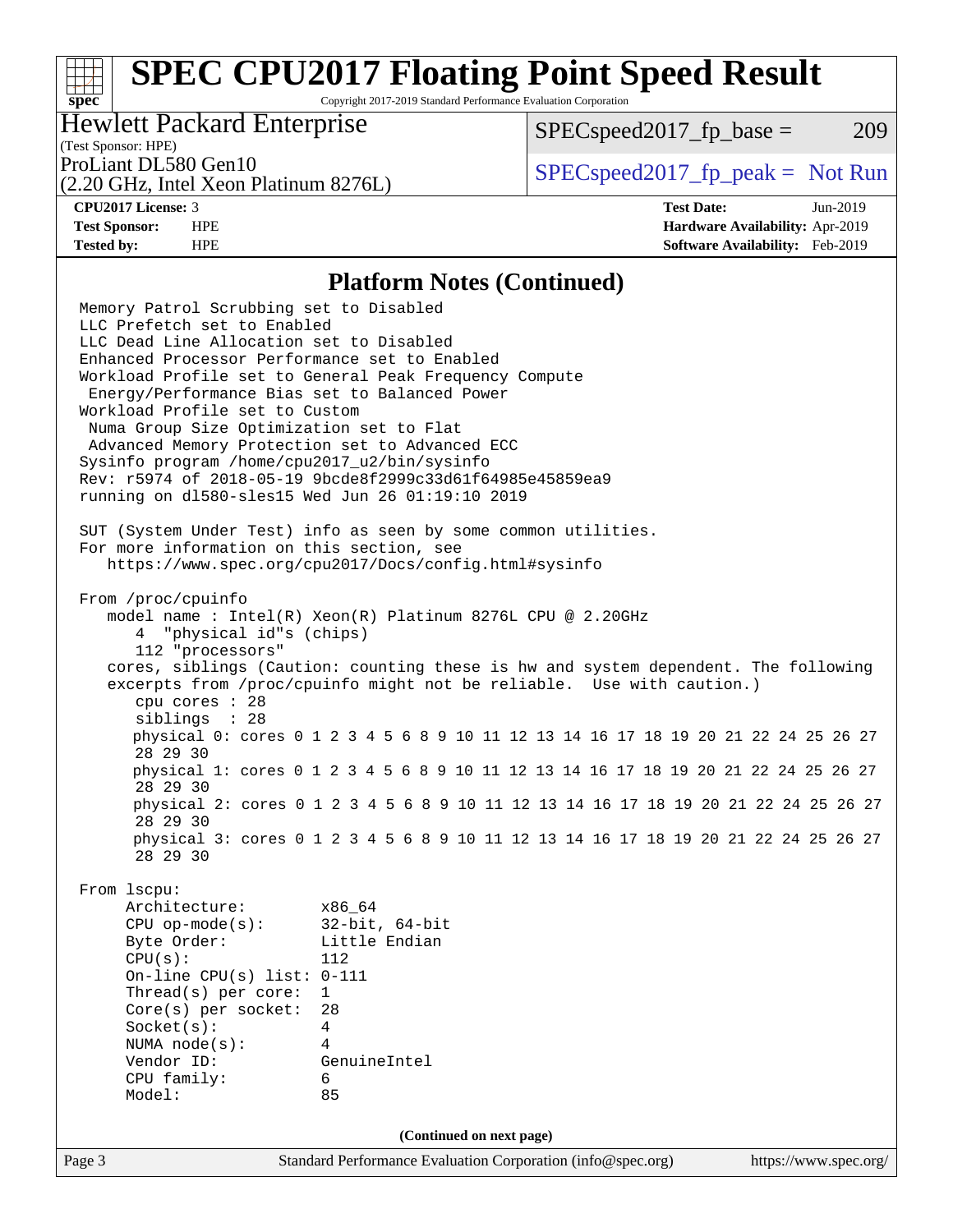Copyright 2017-2019 Standard Performance Evaluation Corporation

Hewlett Packard Enterprise

(2.20 GHz, Intel Xeon Platinum 8276L)

 $SPEC speed2017_fp\_base = 209$ 

(Test Sponsor: HPE)

ProLiant DL580 Gen10  $SPEC speed2017$  [p\_peak = Not Run

#### **[CPU2017 License:](http://www.spec.org/auto/cpu2017/Docs/result-fields.html#CPU2017License)** 3 **[Test Date:](http://www.spec.org/auto/cpu2017/Docs/result-fields.html#TestDate)** Jun-2019 **[Test Sponsor:](http://www.spec.org/auto/cpu2017/Docs/result-fields.html#TestSponsor)** HPE **[Hardware Availability:](http://www.spec.org/auto/cpu2017/Docs/result-fields.html#HardwareAvailability)** Apr-2019 **[Tested by:](http://www.spec.org/auto/cpu2017/Docs/result-fields.html#Testedby)** HPE **[Software Availability:](http://www.spec.org/auto/cpu2017/Docs/result-fields.html#SoftwareAvailability)** Feb-2019

### **[Platform Notes \(Continued\)](http://www.spec.org/auto/cpu2017/Docs/result-fields.html#PlatformNotes)**

Model name: Intel(R) Xeon(R) Platinum 8276L CPU @ 2.20GHz Stepping: 7 CPU MHz: 2200.000 BogoMIPS: 4400.00 Virtualization: VT-x L1d cache: 32K L1i cache: 32K L2 cache: 1024K<br>
L3 cache: 39424K  $L3$  cache: NUMA node0 CPU(s): 0-27 NUMA node1 CPU(s): 28-55<br>NUMA node2 CPU(s): 56-83 NUMA node2  $CPU(s):$  NUMA node3 CPU(s): 84-111 Flags: fpu vme de pse tsc msr pae mce cx8 apic sep mtrr pge mca cmov pat pse36 clflush dts acpi mmx fxsr sse sse2 ss ht tm pbe syscall nx pdpe1gb rdtscp lm constant\_tsc art arch\_perfmon pebs bts rep\_good nopl xtopology nonstop\_tsc cpuid aperfmperf tsc\_known\_freq pni pclmulqdq dtes64 monitor ds\_cpl vmx smx est tm2 ssse3 sdbg fma cx16 xtpr pdcm pcid dca sse4\_1 sse4\_2 x2apic movbe popcnt tsc\_deadline\_timer aes xsave avx f16c rdrand lahf\_lm abm 3dnowprefetch cpuid\_fault epb cat\_l3 cdp\_l3 invpcid\_single intel\_ppin mba tpr\_shadow vnmi flexpriority ept vpid fsgsbase tsc\_adjust bmi1 hle avx2 smep bmi2 erms invpcid rtm cqm mpx rdt\_a avx512f avx512dq rdseed adx smap clflushopt clwb intel\_pt avx512cd avx512bw avx512vl xsaveopt xsavec xgetbv1 xsaves cqm\_llc cqm\_occup\_llc cqm\_mbm\_total cqm\_mbm\_local ibpb ibrs stibp dtherm ida arat pln pts pku ospke avx512\_vnni arch\_capabilities ssbd /proc/cpuinfo cache data cache size : 39424 KB From numactl --hardware WARNING: a numactl 'node' might or might not correspond to a physical chip. available: 4 nodes (0-3) node 0 cpus: 0 1 2 3 4 5 6 7 8 9 10 11 12 13 14 15 16 17 18 19 20 21 22 23 24 25 26 27 node 0 size: 193087 MB node 0 free: 192706 MB node 1 cpus: 28 29 30 31 32 33 34 35 36 37 38 39 40 41 42 43 44 45 46 47 48 49 50 51 52 53 54 55 node 1 size: 193530 MB node 1 free: 193165 MB node 2 cpus: 56 57 58 59 60 61 62 63 64 65 66 67 68 69 70 71 72 73 74 75 76 77 78 79 80 81 82 83 node 2 size: 193530 MB node 2 free: 193211 MB node 3 cpus: 84 85 86 87 88 89 90 91 92 93 94 95 96 97 98 99 100 101 102 103 104 105 106 107 108 109 110 111 node 3 size: 193529 MB node 3 free: 193347 MB node distances: **(Continued on next page)**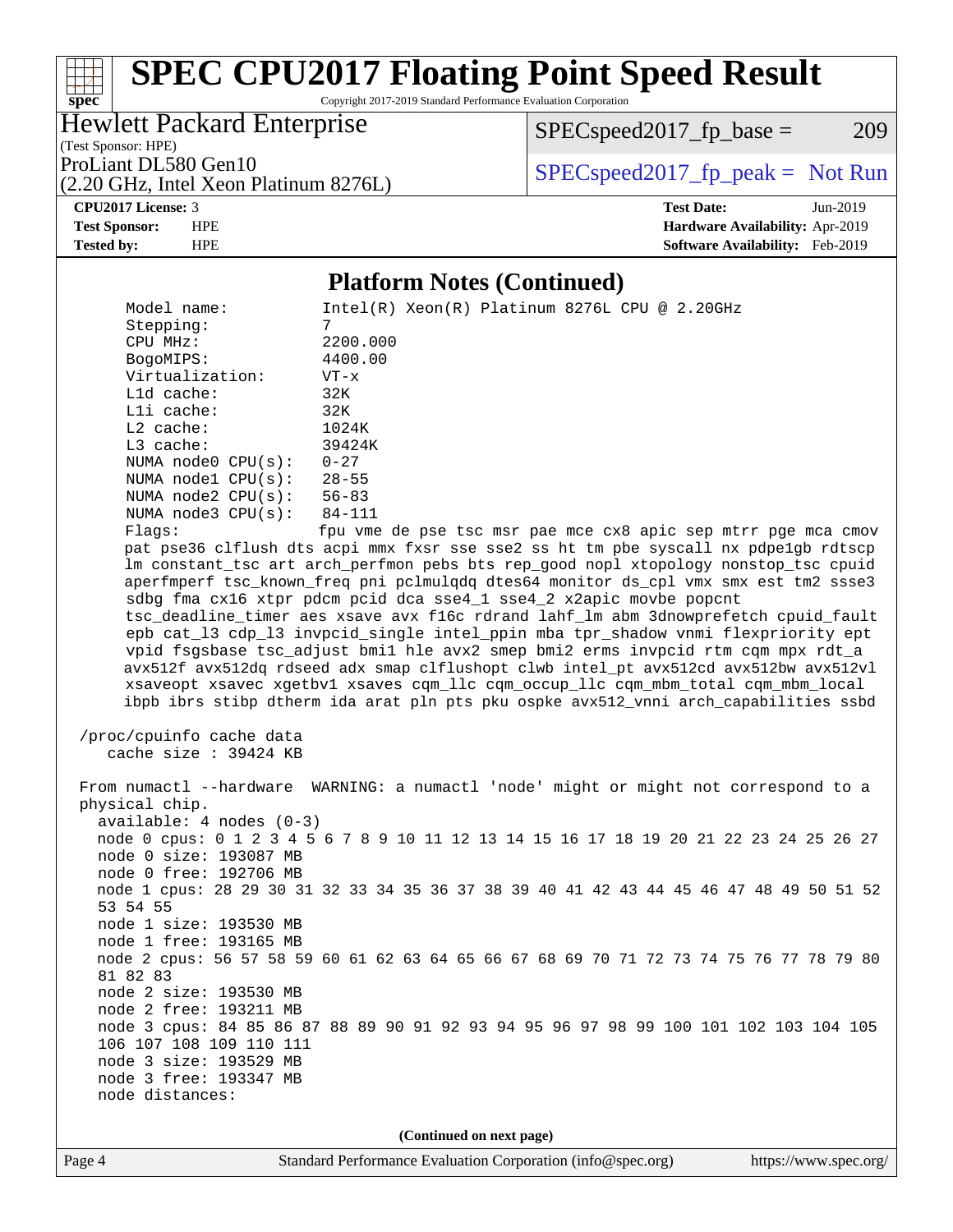| <b>SPEC CPU2017 Floating Point Speed Result</b><br>Copyright 2017-2019 Standard Performance Evaluation Corporation<br>$spec^*$                                                                                                                                                                                                                                                                                                                                                                                                                                                                                                                                                                 |                                                                  |
|------------------------------------------------------------------------------------------------------------------------------------------------------------------------------------------------------------------------------------------------------------------------------------------------------------------------------------------------------------------------------------------------------------------------------------------------------------------------------------------------------------------------------------------------------------------------------------------------------------------------------------------------------------------------------------------------|------------------------------------------------------------------|
| <b>Hewlett Packard Enterprise</b><br>(Test Sponsor: HPE)                                                                                                                                                                                                                                                                                                                                                                                                                                                                                                                                                                                                                                       | $SPEC speed2017_fp\_base =$<br>209                               |
| ProLiant DL580 Gen10<br>(2.20 GHz, Intel Xeon Platinum 8276L)                                                                                                                                                                                                                                                                                                                                                                                                                                                                                                                                                                                                                                  | $SPEC speed2017fr peak = Not Run$                                |
| CPU2017 License: 3<br><b>Test Sponsor:</b><br><b>HPE</b>                                                                                                                                                                                                                                                                                                                                                                                                                                                                                                                                                                                                                                       | <b>Test Date:</b><br>Jun-2019<br>Hardware Availability: Apr-2019 |
| <b>Tested by:</b><br><b>HPE</b>                                                                                                                                                                                                                                                                                                                                                                                                                                                                                                                                                                                                                                                                | Software Availability: Feb-2019                                  |
| <b>Platform Notes (Continued)</b>                                                                                                                                                                                                                                                                                                                                                                                                                                                                                                                                                                                                                                                              |                                                                  |
| node<br>1 2<br>$\overline{\mathbf{3}}$<br>$\overline{0}$<br>0:<br>10<br>21<br>21<br>21<br>1:<br>21<br>10 <sup>1</sup><br>21<br>21<br>21<br>21<br>10<br>2:<br>- 21<br>3:<br>21<br>21<br>21<br>10<br>From /proc/meminfo<br>MemTotal:<br>792245864 kB<br>0<br>HugePages_Total:<br>Hugepagesize:<br>2048 kB<br>From /etc/*release* /etc/*version*<br>os-release:<br>NAME="SLES"<br>VERSION="15"<br>VERSION_ID="15"<br>PRETTY_NAME="SUSE Linux Enterprise Server 15"<br>ID="sles"<br>ID LIKE="suse"<br>ANSI COLOR="0;32"<br>CPE_NAME="cpe:/o:suse:sles:15"<br>uname $-a$ :<br>Linux d1580-sles15 4.12.14-23-default #1 SMP Tue May 29 21:04:44 UTC 2018 (cd0437b)<br>x86_64 x86_64 x86_64 GNU/Linux |                                                                  |
| Kernel self-reported vulnerability status:                                                                                                                                                                                                                                                                                                                                                                                                                                                                                                                                                                                                                                                     |                                                                  |
| Not affected<br>CVE-2017-5754 (Meltdown):<br>CVE-2017-5753 (Spectre variant 1): Mitigation: __user pointer sanitization<br>CVE-2017-5715 (Spectre variant 2): Mitigation: Indirect Branch Restricted Speculation,<br>IBPB, IBRS_FW                                                                                                                                                                                                                                                                                                                                                                                                                                                             |                                                                  |
| run-level 3 Jun 26 01:18                                                                                                                                                                                                                                                                                                                                                                                                                                                                                                                                                                                                                                                                       |                                                                  |
| SPEC is set to: /home/cpu2017_u2<br>Type Size Used Avail Use% Mounted on<br>Filesystem<br>/dev/sda2<br>btrfs 371G<br>87G 284G 24% / home                                                                                                                                                                                                                                                                                                                                                                                                                                                                                                                                                       |                                                                  |
| Additional information from dmidecode follows. WARNING: Use caution when you interpret<br>this section. The 'dmidecode' program reads system data which is "intended to allow<br>hardware to be accurately determined", but the intent may not be met, as there are<br>frequent changes to hardware, firmware, and the "DMTF SMBIOS" standard.<br>BIOS HPE U34 04/19/2019<br>Memory:<br>24x UNKNOWN NOT AVAILABLE<br>24x UNKNOWN NOT AVAILABLE 32 GB 2 rank 2933                                                                                                                                                                                                                               |                                                                  |
| (Continued on next page)                                                                                                                                                                                                                                                                                                                                                                                                                                                                                                                                                                                                                                                                       |                                                                  |
| Standard Performance Evaluation Corporation (info@spec.org)<br>Page 5                                                                                                                                                                                                                                                                                                                                                                                                                                                                                                                                                                                                                          | https://www.spec.org/                                            |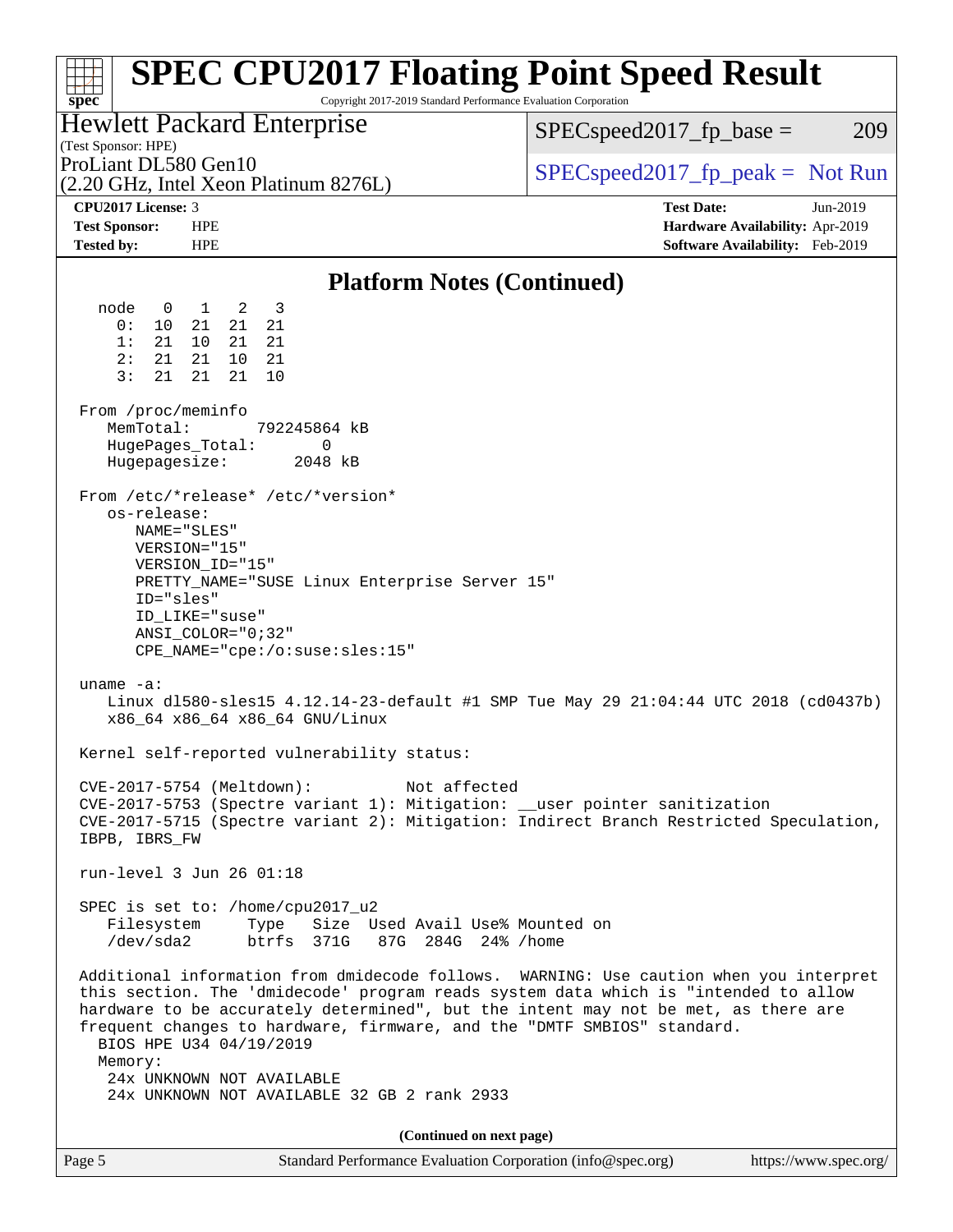Copyright 2017-2019 Standard Performance Evaluation Corporation

Hewlett Packard Enterprise

 $SPEC speed2017_fp\_base = 209$ 

(Test Sponsor: HPE)

ProLiant DL580 Gen10<br>  $\begin{array}{c|c}\n\text{SPEC speed2017\_fp\_peak} = \text{Not Run} \\
\hline\n\end{array}$ 

(2.20 GHz, Intel Xeon Platinum 8276L)

**[spec](http://www.spec.org/)**

**[CPU2017 License:](http://www.spec.org/auto/cpu2017/Docs/result-fields.html#CPU2017License)** 3 **[Test Date:](http://www.spec.org/auto/cpu2017/Docs/result-fields.html#TestDate)** Jun-2019 **[Test Sponsor:](http://www.spec.org/auto/cpu2017/Docs/result-fields.html#TestSponsor)** HPE **[Hardware Availability:](http://www.spec.org/auto/cpu2017/Docs/result-fields.html#HardwareAvailability)** Apr-2019 **[Tested by:](http://www.spec.org/auto/cpu2017/Docs/result-fields.html#Testedby)** HPE **[Software Availability:](http://www.spec.org/auto/cpu2017/Docs/result-fields.html#SoftwareAvailability)** Feb-2019

### **[Platform Notes \(Continued\)](http://www.spec.org/auto/cpu2017/Docs/result-fields.html#PlatformNotes)**

(End of data from sysinfo program)

### **[Compiler Version Notes](http://www.spec.org/auto/cpu2017/Docs/result-fields.html#CompilerVersionNotes)**

| CC 619.1bm_s(base) 638.imagick_s(base) 644.nab_s(base)                                                                                                                                                                      |
|-----------------------------------------------------------------------------------------------------------------------------------------------------------------------------------------------------------------------------|
| Intel(R) C Intel(R) 64 Compiler for applications running on Intel(R) 64,<br>Version 19.0.2.187 Build 20190117<br>Copyright (C) 1985-2019 Intel Corporation. All rights reserved.                                            |
|                                                                                                                                                                                                                             |
| FC 607.cactuBSSN s(base)                                                                                                                                                                                                    |
| Intel(R) $C++$ Intel(R) 64 Compiler for applications running on Intel(R) 64,<br>Version 19.0.2.187 Build 20190117<br>Copyright (C) 1985-2019 Intel Corporation. All rights reserved.                                        |
| Intel(R) C Intel(R) 64 Compiler for applications running on Intel(R) 64,<br>Version 19.0.2.187 Build 20190117                                                                                                               |
| Copyright (C) 1985-2019 Intel Corporation. All rights reserved.<br>$Intel(R)$ Fortran Intel(R) 64 Compiler for applications running on Intel(R)<br>64, Version 19.0.2.187 Build 20190117                                    |
| Copyright (C) 1985-2019 Intel Corporation. All rights reserved.                                                                                                                                                             |
| FC 603.bwaves_s(base) 649.fotonik3d_s(base) 654.roms_s(base)                                                                                                                                                                |
| Intel(R) Fortran Intel(R) 64 Compiler for applications running on Intel(R)<br>64, Version 19.0.2.187 Build 20190117                                                                                                         |
| Copyright (C) 1985-2019 Intel Corporation. All rights reserved.                                                                                                                                                             |
| 621.wrf_s(base) 627.cam4_s(base) 628.pop2_s(base)<br>CC.                                                                                                                                                                    |
| $Intel(R)$ Fortran Intel(R) 64 Compiler for applications running on Intel(R)                                                                                                                                                |
| 64, Version 19.0.2.187 Build 20190117<br>Copyright (C) 1985-2019 Intel Corporation. All rights reserved.<br>$Intel(R)$ C Intel(R) 64 Compiler for applications running on Intel(R) 64,<br>Version 19.0.2.187 Build 20190117 |
| Copyright (C) 1985-2019 Intel Corporation. All rights reserved.                                                                                                                                                             |
|                                                                                                                                                                                                                             |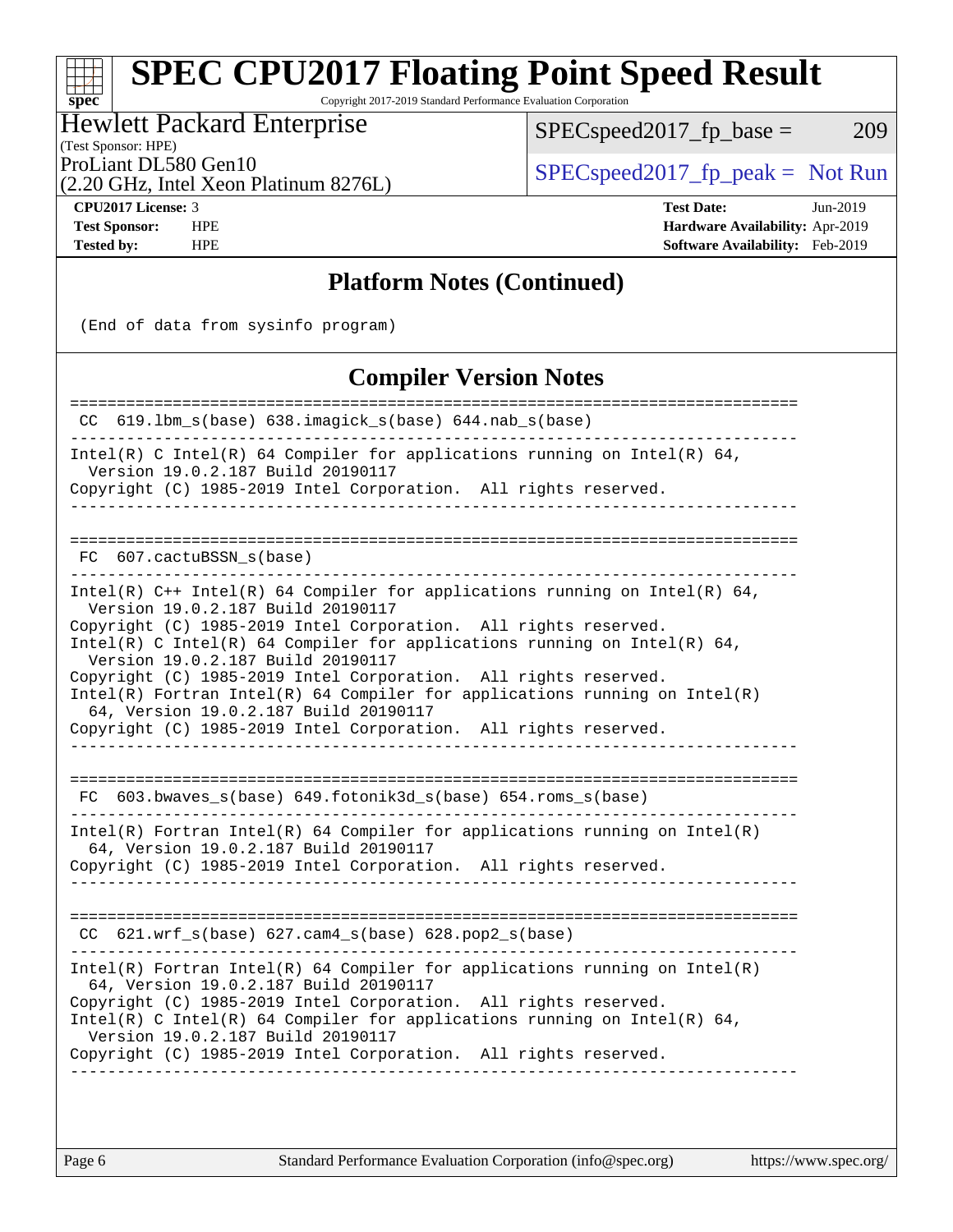Copyright 2017-2019 Standard Performance Evaluation Corporation

### Hewlett Packard Enterprise

(Test Sponsor: HPE)

 $SPEC speed2017_fp\_base = 209$ 

(2.20 GHz, Intel Xeon Platinum 8276L)

ProLiant DL580 Gen10  $SPEC speed2017$  [p\_peak = Not Run

**[spec](http://www.spec.org/)**

**[CPU2017 License:](http://www.spec.org/auto/cpu2017/Docs/result-fields.html#CPU2017License)** 3 **[Test Date:](http://www.spec.org/auto/cpu2017/Docs/result-fields.html#TestDate)** Jun-2019 **[Test Sponsor:](http://www.spec.org/auto/cpu2017/Docs/result-fields.html#TestSponsor)** HPE **[Hardware Availability:](http://www.spec.org/auto/cpu2017/Docs/result-fields.html#HardwareAvailability)** Apr-2019 **[Tested by:](http://www.spec.org/auto/cpu2017/Docs/result-fields.html#Testedby)** HPE **[Software Availability:](http://www.spec.org/auto/cpu2017/Docs/result-fields.html#SoftwareAvailability)** Feb-2019

## **[Base Compiler Invocation](http://www.spec.org/auto/cpu2017/Docs/result-fields.html#BaseCompilerInvocation)**

[C benchmarks:](http://www.spec.org/auto/cpu2017/Docs/result-fields.html#Cbenchmarks) [icc -m64 -std=c11](http://www.spec.org/cpu2017/results/res2019q3/cpu2017-20190709-16142.flags.html#user_CCbase_intel_icc_64bit_c11_33ee0cdaae7deeeab2a9725423ba97205ce30f63b9926c2519791662299b76a0318f32ddfffdc46587804de3178b4f9328c46fa7c2b0cd779d7a61945c91cd35)

[Fortran benchmarks](http://www.spec.org/auto/cpu2017/Docs/result-fields.html#Fortranbenchmarks): [ifort -m64](http://www.spec.org/cpu2017/results/res2019q3/cpu2017-20190709-16142.flags.html#user_FCbase_intel_ifort_64bit_24f2bb282fbaeffd6157abe4f878425411749daecae9a33200eee2bee2fe76f3b89351d69a8130dd5949958ce389cf37ff59a95e7a40d588e8d3a57e0c3fd751)

[Benchmarks using both Fortran and C:](http://www.spec.org/auto/cpu2017/Docs/result-fields.html#BenchmarksusingbothFortranandC) [ifort -m64](http://www.spec.org/cpu2017/results/res2019q3/cpu2017-20190709-16142.flags.html#user_CC_FCbase_intel_ifort_64bit_24f2bb282fbaeffd6157abe4f878425411749daecae9a33200eee2bee2fe76f3b89351d69a8130dd5949958ce389cf37ff59a95e7a40d588e8d3a57e0c3fd751) [icc -m64 -std=c11](http://www.spec.org/cpu2017/results/res2019q3/cpu2017-20190709-16142.flags.html#user_CC_FCbase_intel_icc_64bit_c11_33ee0cdaae7deeeab2a9725423ba97205ce30f63b9926c2519791662299b76a0318f32ddfffdc46587804de3178b4f9328c46fa7c2b0cd779d7a61945c91cd35)

[Benchmarks using Fortran, C, and C++:](http://www.spec.org/auto/cpu2017/Docs/result-fields.html#BenchmarksusingFortranCandCXX) [icpc -m64](http://www.spec.org/cpu2017/results/res2019q3/cpu2017-20190709-16142.flags.html#user_CC_CXX_FCbase_intel_icpc_64bit_4ecb2543ae3f1412ef961e0650ca070fec7b7afdcd6ed48761b84423119d1bf6bdf5cad15b44d48e7256388bc77273b966e5eb805aefd121eb22e9299b2ec9d9) [icc -m64 -std=c11](http://www.spec.org/cpu2017/results/res2019q3/cpu2017-20190709-16142.flags.html#user_CC_CXX_FCbase_intel_icc_64bit_c11_33ee0cdaae7deeeab2a9725423ba97205ce30f63b9926c2519791662299b76a0318f32ddfffdc46587804de3178b4f9328c46fa7c2b0cd779d7a61945c91cd35) [ifort -m64](http://www.spec.org/cpu2017/results/res2019q3/cpu2017-20190709-16142.flags.html#user_CC_CXX_FCbase_intel_ifort_64bit_24f2bb282fbaeffd6157abe4f878425411749daecae9a33200eee2bee2fe76f3b89351d69a8130dd5949958ce389cf37ff59a95e7a40d588e8d3a57e0c3fd751)

### **[Base Portability Flags](http://www.spec.org/auto/cpu2017/Docs/result-fields.html#BasePortabilityFlags)**

 603.bwaves\_s: [-DSPEC\\_LP64](http://www.spec.org/cpu2017/results/res2019q3/cpu2017-20190709-16142.flags.html#suite_basePORTABILITY603_bwaves_s_DSPEC_LP64) 607.cactuBSSN\_s: [-DSPEC\\_LP64](http://www.spec.org/cpu2017/results/res2019q3/cpu2017-20190709-16142.flags.html#suite_basePORTABILITY607_cactuBSSN_s_DSPEC_LP64) 619.lbm\_s: [-DSPEC\\_LP64](http://www.spec.org/cpu2017/results/res2019q3/cpu2017-20190709-16142.flags.html#suite_basePORTABILITY619_lbm_s_DSPEC_LP64) 621.wrf\_s: [-DSPEC\\_LP64](http://www.spec.org/cpu2017/results/res2019q3/cpu2017-20190709-16142.flags.html#suite_basePORTABILITY621_wrf_s_DSPEC_LP64) [-DSPEC\\_CASE\\_FLAG](http://www.spec.org/cpu2017/results/res2019q3/cpu2017-20190709-16142.flags.html#b621.wrf_s_baseCPORTABILITY_DSPEC_CASE_FLAG) [-convert big\\_endian](http://www.spec.org/cpu2017/results/res2019q3/cpu2017-20190709-16142.flags.html#user_baseFPORTABILITY621_wrf_s_convert_big_endian_c3194028bc08c63ac5d04de18c48ce6d347e4e562e8892b8bdbdc0214820426deb8554edfa529a3fb25a586e65a3d812c835984020483e7e73212c4d31a38223) 627.cam4\_s: [-DSPEC\\_LP64](http://www.spec.org/cpu2017/results/res2019q3/cpu2017-20190709-16142.flags.html#suite_basePORTABILITY627_cam4_s_DSPEC_LP64) [-DSPEC\\_CASE\\_FLAG](http://www.spec.org/cpu2017/results/res2019q3/cpu2017-20190709-16142.flags.html#b627.cam4_s_baseCPORTABILITY_DSPEC_CASE_FLAG) 628.pop2\_s: [-DSPEC\\_LP64](http://www.spec.org/cpu2017/results/res2019q3/cpu2017-20190709-16142.flags.html#suite_basePORTABILITY628_pop2_s_DSPEC_LP64) [-DSPEC\\_CASE\\_FLAG](http://www.spec.org/cpu2017/results/res2019q3/cpu2017-20190709-16142.flags.html#b628.pop2_s_baseCPORTABILITY_DSPEC_CASE_FLAG) [-convert big\\_endian](http://www.spec.org/cpu2017/results/res2019q3/cpu2017-20190709-16142.flags.html#user_baseFPORTABILITY628_pop2_s_convert_big_endian_c3194028bc08c63ac5d04de18c48ce6d347e4e562e8892b8bdbdc0214820426deb8554edfa529a3fb25a586e65a3d812c835984020483e7e73212c4d31a38223) [-assume byterecl](http://www.spec.org/cpu2017/results/res2019q3/cpu2017-20190709-16142.flags.html#user_baseFPORTABILITY628_pop2_s_assume_byterecl_7e47d18b9513cf18525430bbf0f2177aa9bf368bc7a059c09b2c06a34b53bd3447c950d3f8d6c70e3faf3a05c8557d66a5798b567902e8849adc142926523472) 638.imagick\_s: [-DSPEC\\_LP64](http://www.spec.org/cpu2017/results/res2019q3/cpu2017-20190709-16142.flags.html#suite_basePORTABILITY638_imagick_s_DSPEC_LP64) 644.nab\_s: [-DSPEC\\_LP64](http://www.spec.org/cpu2017/results/res2019q3/cpu2017-20190709-16142.flags.html#suite_basePORTABILITY644_nab_s_DSPEC_LP64) 649.fotonik3d\_s: [-DSPEC\\_LP64](http://www.spec.org/cpu2017/results/res2019q3/cpu2017-20190709-16142.flags.html#suite_basePORTABILITY649_fotonik3d_s_DSPEC_LP64) 654.roms\_s: [-DSPEC\\_LP64](http://www.spec.org/cpu2017/results/res2019q3/cpu2017-20190709-16142.flags.html#suite_basePORTABILITY654_roms_s_DSPEC_LP64)

## **[Base Optimization Flags](http://www.spec.org/auto/cpu2017/Docs/result-fields.html#BaseOptimizationFlags)**

#### [C benchmarks](http://www.spec.org/auto/cpu2017/Docs/result-fields.html#Cbenchmarks):

[-xCORE-AVX512](http://www.spec.org/cpu2017/results/res2019q3/cpu2017-20190709-16142.flags.html#user_CCbase_f-xCORE-AVX512) [-ipo](http://www.spec.org/cpu2017/results/res2019q3/cpu2017-20190709-16142.flags.html#user_CCbase_f-ipo) [-O3](http://www.spec.org/cpu2017/results/res2019q3/cpu2017-20190709-16142.flags.html#user_CCbase_f-O3) [-no-prec-div](http://www.spec.org/cpu2017/results/res2019q3/cpu2017-20190709-16142.flags.html#user_CCbase_f-no-prec-div) [-qopt-prefetch](http://www.spec.org/cpu2017/results/res2019q3/cpu2017-20190709-16142.flags.html#user_CCbase_f-qopt-prefetch) [-ffinite-math-only](http://www.spec.org/cpu2017/results/res2019q3/cpu2017-20190709-16142.flags.html#user_CCbase_f_finite_math_only_cb91587bd2077682c4b38af759c288ed7c732db004271a9512da14a4f8007909a5f1427ecbf1a0fb78ff2a814402c6114ac565ca162485bbcae155b5e4258871) [-qopt-mem-layout-trans=4](http://www.spec.org/cpu2017/results/res2019q3/cpu2017-20190709-16142.flags.html#user_CCbase_f-qopt-mem-layout-trans_fa39e755916c150a61361b7846f310bcdf6f04e385ef281cadf3647acec3f0ae266d1a1d22d972a7087a248fd4e6ca390a3634700869573d231a252c784941a8) [-qopenmp](http://www.spec.org/cpu2017/results/res2019q3/cpu2017-20190709-16142.flags.html#user_CCbase_qopenmp_16be0c44f24f464004c6784a7acb94aca937f053568ce72f94b139a11c7c168634a55f6653758ddd83bcf7b8463e8028bb0b48b77bcddc6b78d5d95bb1df2967) [-DSPEC\\_OPENMP](http://www.spec.org/cpu2017/results/res2019q3/cpu2017-20190709-16142.flags.html#suite_CCbase_DSPEC_OPENMP) [-qopt-prefetch-issue-excl-hint](http://www.spec.org/cpu2017/results/res2019q3/cpu2017-20190709-16142.flags.html#user_CCbase_f-qopt-prefetch-issue-excl-hint) [-ansi-alias](http://www.spec.org/cpu2017/results/res2019q3/cpu2017-20190709-16142.flags.html#user_CCbase_f-ansi-alias) [-complex-limited-range](http://www.spec.org/cpu2017/results/res2019q3/cpu2017-20190709-16142.flags.html#user_CCbase_f-complex-limited-range)

#### [Fortran benchmarks](http://www.spec.org/auto/cpu2017/Docs/result-fields.html#Fortranbenchmarks):

[-DSPEC\\_OPENMP](http://www.spec.org/cpu2017/results/res2019q3/cpu2017-20190709-16142.flags.html#suite_FCbase_DSPEC_OPENMP) [-xCORE-AVX512](http://www.spec.org/cpu2017/results/res2019q3/cpu2017-20190709-16142.flags.html#user_FCbase_f-xCORE-AVX512) [-ipo](http://www.spec.org/cpu2017/results/res2019q3/cpu2017-20190709-16142.flags.html#user_FCbase_f-ipo) [-O3](http://www.spec.org/cpu2017/results/res2019q3/cpu2017-20190709-16142.flags.html#user_FCbase_f-O3) [-no-prec-div](http://www.spec.org/cpu2017/results/res2019q3/cpu2017-20190709-16142.flags.html#user_FCbase_f-no-prec-div) [-qopt-prefetch](http://www.spec.org/cpu2017/results/res2019q3/cpu2017-20190709-16142.flags.html#user_FCbase_f-qopt-prefetch) [-ffinite-math-only](http://www.spec.org/cpu2017/results/res2019q3/cpu2017-20190709-16142.flags.html#user_FCbase_f_finite_math_only_cb91587bd2077682c4b38af759c288ed7c732db004271a9512da14a4f8007909a5f1427ecbf1a0fb78ff2a814402c6114ac565ca162485bbcae155b5e4258871) [-qopt-mem-layout-trans=4](http://www.spec.org/cpu2017/results/res2019q3/cpu2017-20190709-16142.flags.html#user_FCbase_f-qopt-mem-layout-trans_fa39e755916c150a61361b7846f310bcdf6f04e385ef281cadf3647acec3f0ae266d1a1d22d972a7087a248fd4e6ca390a3634700869573d231a252c784941a8) [-qopenmp](http://www.spec.org/cpu2017/results/res2019q3/cpu2017-20190709-16142.flags.html#user_FCbase_qopenmp_16be0c44f24f464004c6784a7acb94aca937f053568ce72f94b139a11c7c168634a55f6653758ddd83bcf7b8463e8028bb0b48b77bcddc6b78d5d95bb1df2967) [-qopt-prefetch-issue-excl-hint](http://www.spec.org/cpu2017/results/res2019q3/cpu2017-20190709-16142.flags.html#user_FCbase_f-qopt-prefetch-issue-excl-hint) [-ansi-alias](http://www.spec.org/cpu2017/results/res2019q3/cpu2017-20190709-16142.flags.html#user_FCbase_f-ansi-alias) [-complex-limited-range](http://www.spec.org/cpu2017/results/res2019q3/cpu2017-20190709-16142.flags.html#user_FCbase_f-complex-limited-range) [-nostandard-realloc-lhs](http://www.spec.org/cpu2017/results/res2019q3/cpu2017-20190709-16142.flags.html#user_FCbase_f_2003_std_realloc_82b4557e90729c0f113870c07e44d33d6f5a304b4f63d4c15d2d0f1fab99f5daaed73bdb9275d9ae411527f28b936061aa8b9c8f2d63842963b95c9dd6426b8a)

[Benchmarks using both Fortran and C](http://www.spec.org/auto/cpu2017/Docs/result-fields.html#BenchmarksusingbothFortranandC):

[-xCORE-AVX512](http://www.spec.org/cpu2017/results/res2019q3/cpu2017-20190709-16142.flags.html#user_CC_FCbase_f-xCORE-AVX512) [-ipo](http://www.spec.org/cpu2017/results/res2019q3/cpu2017-20190709-16142.flags.html#user_CC_FCbase_f-ipo) [-O3](http://www.spec.org/cpu2017/results/res2019q3/cpu2017-20190709-16142.flags.html#user_CC_FCbase_f-O3) [-no-prec-div](http://www.spec.org/cpu2017/results/res2019q3/cpu2017-20190709-16142.flags.html#user_CC_FCbase_f-no-prec-div) [-qopt-prefetch](http://www.spec.org/cpu2017/results/res2019q3/cpu2017-20190709-16142.flags.html#user_CC_FCbase_f-qopt-prefetch) [-ffinite-math-only](http://www.spec.org/cpu2017/results/res2019q3/cpu2017-20190709-16142.flags.html#user_CC_FCbase_f_finite_math_only_cb91587bd2077682c4b38af759c288ed7c732db004271a9512da14a4f8007909a5f1427ecbf1a0fb78ff2a814402c6114ac565ca162485bbcae155b5e4258871) [-qopt-mem-layout-trans=4](http://www.spec.org/cpu2017/results/res2019q3/cpu2017-20190709-16142.flags.html#user_CC_FCbase_f-qopt-mem-layout-trans_fa39e755916c150a61361b7846f310bcdf6f04e385ef281cadf3647acec3f0ae266d1a1d22d972a7087a248fd4e6ca390a3634700869573d231a252c784941a8) [-qopenmp](http://www.spec.org/cpu2017/results/res2019q3/cpu2017-20190709-16142.flags.html#user_CC_FCbase_qopenmp_16be0c44f24f464004c6784a7acb94aca937f053568ce72f94b139a11c7c168634a55f6653758ddd83bcf7b8463e8028bb0b48b77bcddc6b78d5d95bb1df2967) [-DSPEC\\_OPENMP](http://www.spec.org/cpu2017/results/res2019q3/cpu2017-20190709-16142.flags.html#suite_CC_FCbase_DSPEC_OPENMP)

**(Continued on next page)**

|  | Page 7 | Standard Performance Evaluation Corporation (info@spec.org) | https://www.spec.org/ |
|--|--------|-------------------------------------------------------------|-----------------------|
|--|--------|-------------------------------------------------------------|-----------------------|